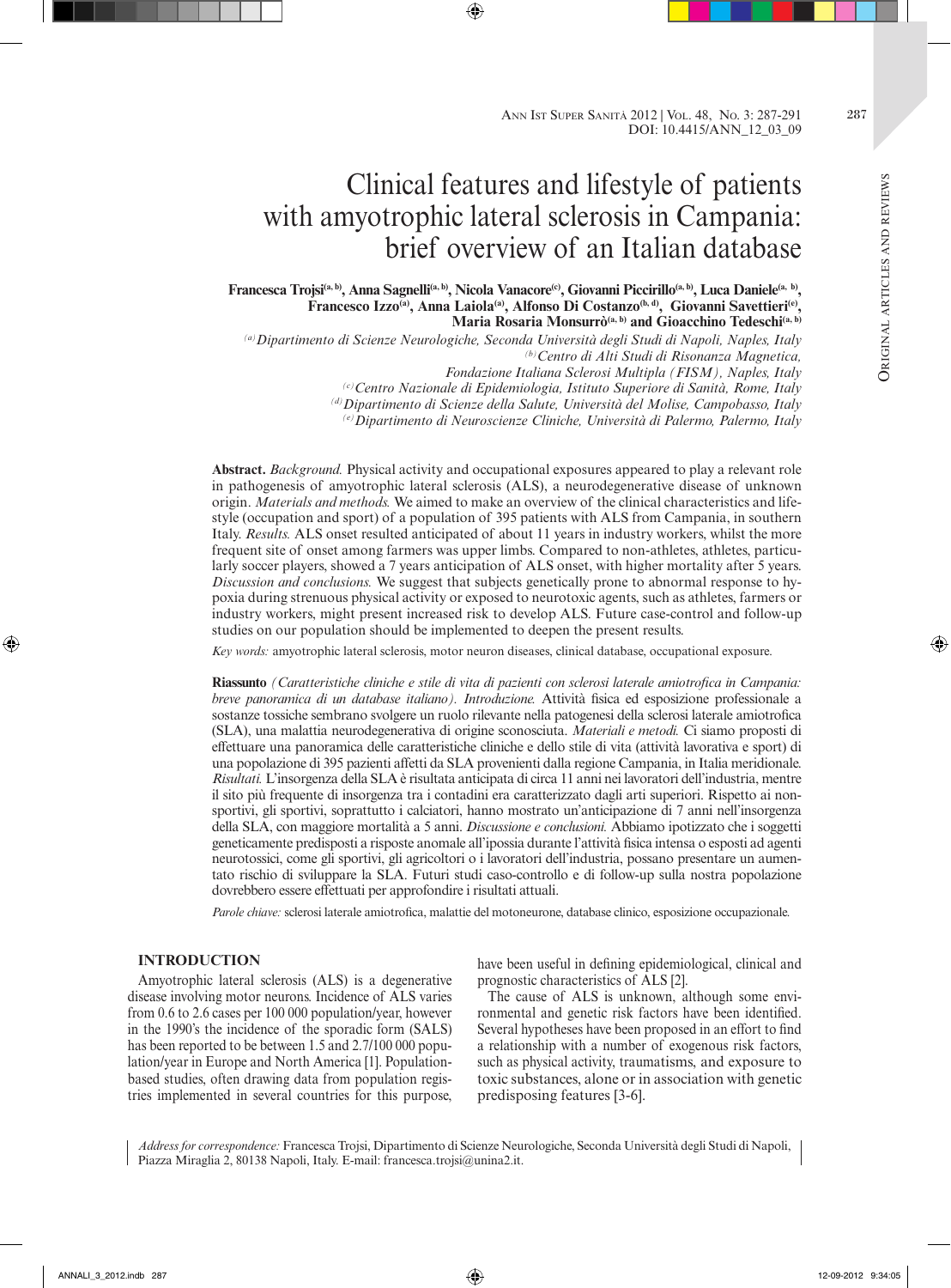In this study we briefly depicted clinical characteristics and lifestyle habits (*i.e.* occupational toxic exposure and sports) of a large population of ALS patients from Campania, a region in southern Italy.

#### **MATERIALS AND METHODS**

We revised the records of 395 ALS cases (202 M, 193 F), registered in our data base, fulfilling the diagnostic criteria for possible, probable or definite ALS, according to the revised El Escorial criteria of the World Federation of Neurology [7], followed between 1990 and 2009 by the ALS Centre of the Department of Neurological Sciences of the Second University of Naples (Italy).

The collected data regarded clinical forms, age at onset of the first symptoms, disease duration, family history, municipalities of residency in the last 10 years, occupation, and sport. All patients were treated with riluzole for at least six months.

Clinical and lifestyle features (*i.e.* type of occupation and sport) were more accurately assessed in 102 patients (58 M, 44 F, mean age 57.8), recruited consecutively between 2002 and 2006 and systematically submitted to an ad hoc questionnaire. A detailed history of each employment was collected, including job description, date of commencement and cessation, and type and degree of physical activity. The occupation held for the longest period of time before the disease onset was extracted for each patient and considered to be the main occupation. All occupations were coded according to the most recently updated version of the international standard classification of occupations (ISCO-08) adopted by the International Labor Organization (ILO), a United Nations specialized agency. According to this system, jobs were classified in ten major occupa-

tional groups: managers; professionals; technicians and associate professionals; clerical support workers; service and sales workers; skilled agricultural, forestry and fishery workers; craft and related trades workers; plant and machine operators, and assemblers; elementary occupations; armed forces occupations.

Detailed information was also collected on each sport, including type, degree of physical activity required, date of commencement and cessation, and hours per week of physical activity. Sportspeople were classified as amateur (about 150 minutes of moderate physical activity per week, according to recommendations of World Health Organization on "physical activity for health" [8], for at least 5 years), organized (more than 150 minutes per week by more than 5 years) or professional (*i.e.* athletes engaged by professional teams or coaches). Records were also reviewed for drug exposure (limited to compounds taken for at least six months).

Clinical variables were examined using non parametric tests by the SPSS software. Between group variability was evaluated with the Mann-Whitney test, and associations between clinical features and lifestyle habits were established with the  $\chi_2$  test. P values  $\lt$  0.05 were considered statistically significant after correction for multiple comparisons with the Bonferroni method.

## **RESULTS**

In our ALS population, mean age at onset was 57 + 12 years, with males/females ratio of 1.04. We found an higher frequency of cases with lower limbs onset (38%), compared to cases with upper limbs onset (32%) and bulbar onset (27%). The different clinical forms of ALS were subdivided as shown in *Table 1*.

**Table 1** | *Clinical features and classification of the 395 cases of motor neuron disorders, followed by the ALS Centre of the Second University of Naples from 1990 to 2009*

| <b>Clinical forms of amyotrophic</b><br>lateral sclerosis (ALS) | <b>Number</b><br>of patients | M/F            | <b>Mean disease</b><br>duration (years $+$ SD) | <b>Dead patients</b> |  |
|-----------------------------------------------------------------|------------------------------|----------------|------------------------------------------------|----------------------|--|
| Classical                                                       | 326                          | 1.03 (166/160) | $4.67 \pm 2.3$                                 | 223                  |  |
| Pseudopolyneuritic                                              | 14                           | 3.66(11/3)     | $6.75 \pm 4.2$                                 | $6\phantom{1}$       |  |
| <b>Bulbar</b>                                                   | 23                           | 0.76(10/13)    | $4.17 \pm 2$                                   | 12                   |  |
| Primary lateral sclerosis (PLS)                                 | 5                            | 0.66(2/3)      | $7.5 \pm 4.5$                                  |                      |  |
| Monomelic motor neuron disease                                  | $\overline{2}$               | 1/1            | $8.5 \pm 2.12$                                 |                      |  |
| ALS with frontotemporal dementia (FTD)                          | 5                            | 0.66(2/3)      | $3 \pm 1.22$                                   | 3                    |  |
| Postpoliomyelitis syndrome                                      | 6                            | 0.5(2/4)       | $5.6 \pm 4.5$                                  |                      |  |
| ALS with Parkinson's disease                                    |                              | 1/0            | 6                                              |                      |  |
| Progressive muscular atrophy                                    |                              | 0/1            | 8                                              |                      |  |
| Mutated forms (familial and sporadic)*                          | 5                            | 1.5(3/2)       | $6 \pm 1.38$                                   |                      |  |
| Not documented                                                  |                              | 1.33(4/3)      |                                                |                      |  |

*\*mutations of superoxide dismutase 1 (SOD1), TARDBP (TAR DNA binding protein/TDP-43), fused in sarcoma/translocation in liposarcoma (FUS/TLS) and C9ORF72. Three were familial and two sporadic ALS.*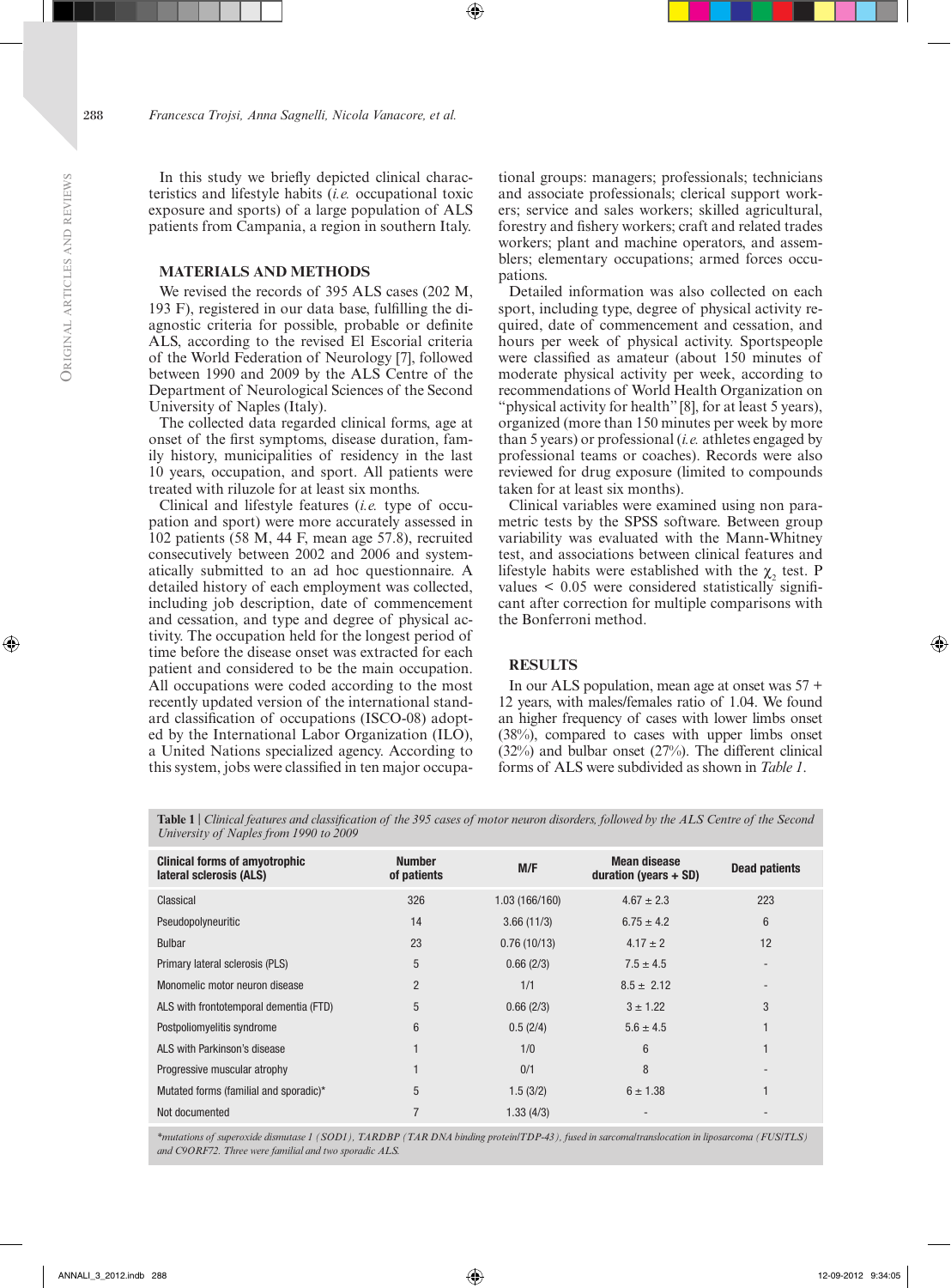**ORIGIN** 

al articles

**Table 2** | *Clinical characteristics of 102 patients with ALS, systematically followed between 2002 and 2006, classified by occupation in ten major groups of jobs according to the international standard classification of occupations (ISCO-08) adopted by the International Labor Organization (ILO)*

| <b>ISCO-08 major</b><br>groups of jobs             | Number of<br><b>patients</b><br>$(\%)$ | Mean age at<br>onset<br>$(+SD)$ | <b>Mean disease</b><br>duration<br>(years) | <b>Upper limbs</b><br>onsets<br>n. (%) | <b>Lower limbs</b><br>onsets<br>n. (%) | <b>Bulbar</b><br>onsets<br>n. (%) |
|----------------------------------------------------|----------------------------------------|---------------------------------|--------------------------------------------|----------------------------------------|----------------------------------------|-----------------------------------|
| <b>Managers</b>                                    | 12(11.8)                               | $57.6 \pm 6.3$                  | $5.37 \pm 3.8$                             | 3(25)                                  | 7(58.3)                                | 2(16.7)                           |
| Professionals                                      | 10(9.8)                                | $60.5 \pm 4.3$                  | $4.67 \pm 2.3$                             | 4(40)                                  | 3(30)                                  | 3(30)                             |
| Technicians and associate professionals            | 13(12.7)                               | $55.9 \pm 8.6$                  | $3.8 \pm 6.3$                              | 5(38.5)                                | 5(38.5)                                | 3(23)                             |
| Clerical support workers                           | 3(2.9)                                 | $61.6 \pm 6.4$                  | $5.17 + 2$                                 | 1(33.3)                                | 2(66.7)                                |                                   |
| Service and sales workers                          | 21(20.6)                               | $56.2 \pm 5.4$                  | $4.6 \pm 4.5$                              | 8(38)                                  | 11(52.3)                               | 2(9.6)                            |
| Skilled agricultural, forestry and fishery workers | 12(11.8)                               | $63.6 \pm 7.2$                  | $3.3 \pm 4.2$                              | 7(58.3)                                | 4(33.3)                                | 1(8.4)                            |
| Craft and related trades workers                   | 7(6.9)                                 | $57.6 \pm 4.5$                  | $3.4 \pm 5.3$                              | 3(42.8)                                | 3(42.8)                                | 1(14.2)                           |
| Plant and machine operators, and assemblers        | 12(11.8)                               | $52.6 \pm 8.3$                  | $4.2 \pm 3.5$                              | 5(41.6)                                | 5(41.6)                                | 2(16.6)                           |
| Elementary occupations                             | 11(10.8)                               | $56.4 \pm 7.2$                  | $5.6 \pm 4.5$                              | 3(27.2)                                | 4(36.4)                                | 4(36.4)                           |
| Armed forces occupations                           | 1(0.9)                                 | 56                              | 6.5                                        |                                        |                                        |                                   |

All 395 patients, except 15 (4%) living in other regions and 29 (7%) not documented, were distributed in the different municipalities of the five administrative districts of Campania as follows: 229 (58%) from Naples, 52 (13%) from Caserta, 41 (10%) from Salerno, 17 (4%) from Avellino, 13 (3%) from Benevento.

The patients with ALS and frontotemporal dementia (ALS-FTD) had the worst prognosis, whereas the ALS patients with pseudopolyneuritic form (11M, 3F), primary lateral sclerosis (PLS) (2M, 3F), monomelic motor neuron disease (1M, 1F) and progressive muscular atrophy (1F) had disease duration greater than 5 years.

Percutaneous endoscopic gastrostomy (PEG) was inserted in 38% of all cases. Dysphagic spinal-onset patients with PEG lived longer than those who refused this palliative care (44 months *vs* 36 months). Among bulbar-onset patients, PEG users showed a median survival time longer than those with no PEG (28 months *vs* 25 months). Non invasive ventilation was instituted in 190 patients (48%). Fifteen patients (4%) chose invasive ventilation with a tracheostomy, whilst 30 patients (8%) who were unable to decide for or against tracheostomy received invasive ventilation on emergency basis due to respiratory failure. The median survival time after tracheostomy was 8 months.

Regarding occupation, we collected the clinical features of 102 patients consecutively and systematically followed from 2002 to 2006 for lifestyle information and subdivided in ten major groups of jobs *(Table 2)*, comparing the clinical characteristics of plant and machine operators to those of skilled agricultural and forestry workers (both groups have been associated with occupational exposure to neurotoxic chemicals, probably involved in the neurodegeneration of motor neurons [5, 6]). The mean age at onset was significantly lower (about 11 years) for industry operators (52.6  $\pm$  8.3 years) compared to

agricultural workers (63.6  $\pm$  7.2 years) (p < 0.05), but there was a difference of about 1 year in the mean disease duration in these two groups, with a longer survival in industry operators *(Table 2)*. The upper limbs onset was more frequent among skilled agricultural and forestry workers (58.3%).

Regarding sports, the 52 patients were classified in: 30 amateur (18 M, 12 F), 14 organized (8 M, 6 F) and 8 professional (6M, 2F). An anticipation of disease onset of about 7 years was observed in all sporty patients (48.1  $\pm$  9.5 years) compared to nonsporty patients (55.8  $\pm$  8.5 years). Moreover, the age of onset was further reduced when considering only patients who played soccer (45.3  $\pm$  11.5 years) (30 M, 2F), compared to non-sporty patients (age and sex matched) ( $p < 0.05$ ).

The percentage of lower limb onset among patients who practiced organized and professional sports was nearly twice (58%) compared with non-sporty patients (30%) (age and sex matched) ( $p < 0.05$ ).

Mean disease duration and drug exposure showed no significant differences between sporty people and non-sporty patients. However, mortality was 100% at 5 years among patients who practiced organized and professional sports (mean disease duration was  $3.6 \pm 1.4$  years), whereas 13 non-sporty patients (25%) had an history of illness lasting more than 5 years (mean disease duration was  $5.8 \pm 0.6$  years).

#### **DISCUSSION**

The epidemiological characteristics of ALS remain uncertain, despite the large number of studies performed in the last three decades. In our monocentric experience, the disease duration presented a variability that reproduced what is already known [9], with rare cases of patients with long survival (about 4%) and more frequent death after 5-10 years of disease. About the site of symptoms' onset, limbs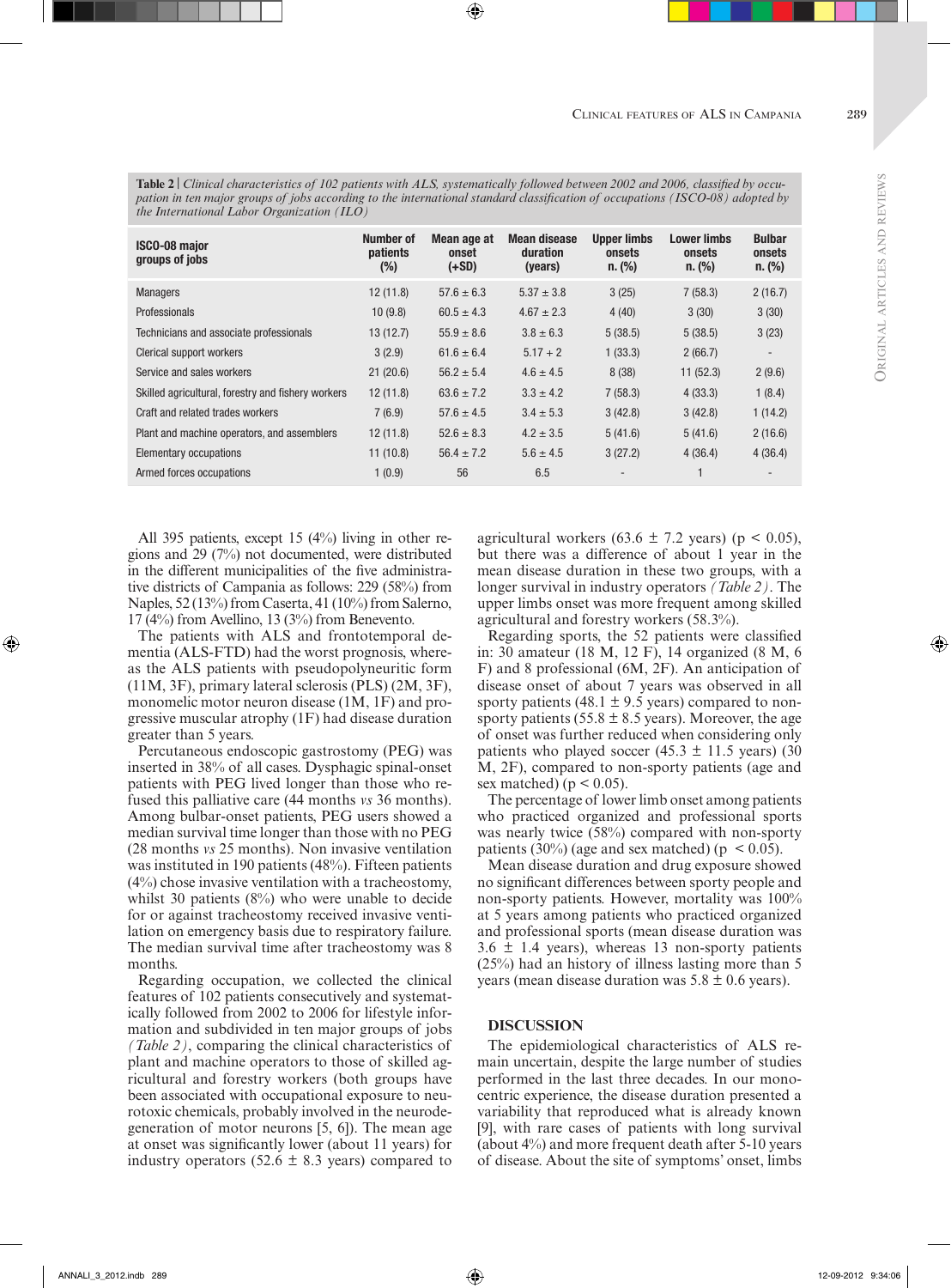onset was the most common (70%) and the frequency of bulbar presentation (27%) resulted close to the frequency found in northern Italy (Piemonte/Valle D'Aosta and Lombardy) (31%) [10].

The analysis of our database did not allow to estimate the exposure to environmental and individual supposed risk factors or to identify predominant categories of workers at risk, essentially because it is not a case-control study. Rather, we intended only to make an overview of a single ALS Center experience to derive potentially interesting research ideas for future case-control and multi-centric studies. Although our findings from the group of 102 ALS patients may be hampered by the inclusion procedure of a restricted group of patients, we believe that this sample of patients, consecutively followed between 2002 and 2006, might be representative of the entire population, and the selection bias could be considered fairly low.

The anticipation of mean age of ALS onset in plant and machine operators might suggest a possible role played by workplace exposure to toxic agents, especially metals, lubricating oils, antifreeze or coolants, or dry cleaning agents, according to other previously reported data [4, 6].

The upper limbs onset was much more common in skilled agricultural and forestry workers (58.3%), indicating that probably a very intense manual labour might support the onset of the disease [11]. Although toxic etiopathogenesis has not yet been clarified in ALS, one might hypothesize a possible synergistic effect between the toxicity of various substances, such as pesticides [3, 5, 6], physical activity [11] or hypoxia [12], and the neurodegenerative process.

Our preliminary data about sport further support previous evidences on correlation between ALS and physical activity, particularly for soccer [11, 13, 14], where an absolute increased risk of developing ALS or an anticipation effect have been reported.

### *References*

- 1. Worms PM. The epidemiology of motor neuron diseases: a review of recent studies. *J Neurol Sci* 2001;191:3-9. [http://dx.doi.org/10.1016/S0022-510X\(01\)00630-X](http://dx.doi.org/10.1016%2FS0022-510X%2801%2900630-X)
- 2. Beghi E, Logroscino G, Chiò A, Hardiman O, Mitchell D, Swingler R, Traynor BJ, EURALS Consortium. The epidemiology of ALS and the role of population-based registries. *Biochim Biophys Acta* 2006;1762:1150-7. [http://dx.doi.org/10.1016/j.bbadis.2006.09.008](http://dx.doi.org/10.1016%2Fj.bbadis.2006.09.008)
- 3. Qureshi MM, Hayden D, Urbinelli L, Ferrante K, Newhall K, Myers D, Hilgenberg S, Smart R, Brown RH, Cudkowicz ME. Analysis of factors that modify susceptibility and rate of progression in amyotrophic lateral sclerosis (ALS). *Amyotroph Lateral Scler* 2006;7:173-82. [http://dx.doi.org/10.1080/14660820600640596]( http://dx.doi.org/10.1080/14660820600640596)
- 4. Vinceti M, Bonvicini F, Bergomi M, Malagoli C. Possible involvement of overexposure to environmental selenium in the etiology of amyotrophic lateral sclerosis: a short review. *Ann Ist Super Sanità* 2010;46:279-83. [http://dx.doi.org/10.4415/ANN\\_10\\_03\\_09](http://dx.doi.org/10.4415/ANN_10_03_09)
- 5. Bonvicini F, Marcello N, Mandrioli J, Pietrini V, Vinceti M.

The evidence of more frequent lower limbs onset in organized and professional sporty patients, although in disagreement with recent results reporting higher prevalence of bulbar onset in soccer players [14], might support the theory of an increased susceptibility to micro-traumatism damage of longer axons [13]. There are few data about a different pathogenesis of ALS according to the site of onset: a recent genome-wide genotyping study has found different genetic linkages in bulbar and spinal patients, underlining the role of some predisposing genes, together with environmental factors, in triggering different sporadic ALS phenotypes [15]. Moreover, intense physical activity would facilitate further biomolecular mechanisms of oxidative stress, with massive formation of reactive oxygen species [13]. The association between toxic exposure and soccer in ALS refers to the diffuse use of chemicals agents, such as herbicides and pesticides in soccer fields, as 2,4-dichlorophenoxyacetic acid [5, 13], found in the island of Guam, where ALS is endemic.

In conclusion, our experience might suggest the hypothesis that environmental factors are involved in the pathogenesis of ALS. However, more systematic studies are needed to test whether and how the genetic pathways associated with motoneuron degeneration can potentially interact with environmental toxicants and contribute to development of ALS.

#### *Acknowledgements*

We thank Fabrizio Esposito, for his accurate manuscript review. This study was supported by a training grant from Italian Amyotrophic Lateral Sclerosis Association (AISLA).

#### *Conflict of interest statement*

The authors disclosure no conflicts of interest.

*Received* on 30 April 2012. *Accepted* on 25 June 2012.

> Exposure to pesticides and risk of amyotrophic lateral sclerosis: a population-based case-control study. *Ann Ist Super Sanità* 2010;46:284-7. [http://dx.doi.org/10.4415/ANN\\_10\\_03\\_10](http://dx.doi.org/10.4415/ANN_10_03_10)

- 6. Sutedja NA, Veldink JH, Fischer K, Kromhout H, Heederik D, Huisman MH, Wokke JH, Van Den Berg LH. Exposure to chemicals and metals and risk of amyotrophic lateral sclerosis: a systematic review. *Amyotroph Lateral Scler* 2008;8:1-20. <http://dx.doi.org/10.3109/17482960802455416>
- 7. Brooks BR, Miller RG, Swash M, Munsat TL, World federation of Neurology Research Group on Motor Neuron Diseases. El Escorial revisited: revised criteria for the diagnosis of amyotrophic lateral sclerosis. *Amyotroph Lateral Scler Other Motor Neuron Disord* 2000;1:293-9. [http://dx.doi.org/10.1080/146608200300079536](http://dx.doi.org/10.1080%2F146608200300079536)
- 8. WHO. *Global Recommendations on Physical Activity for Health*. Geneva: World Health Organization; 2010.
- 9. Leigh PN. Amyotrophic lateral sclerosis. In: Eisen AA, Shaw PJ (Ed.). Motor neuron disorders and related disease, 3rd Series. Amsterdam: Elsevier; 2007. p. 249-78.